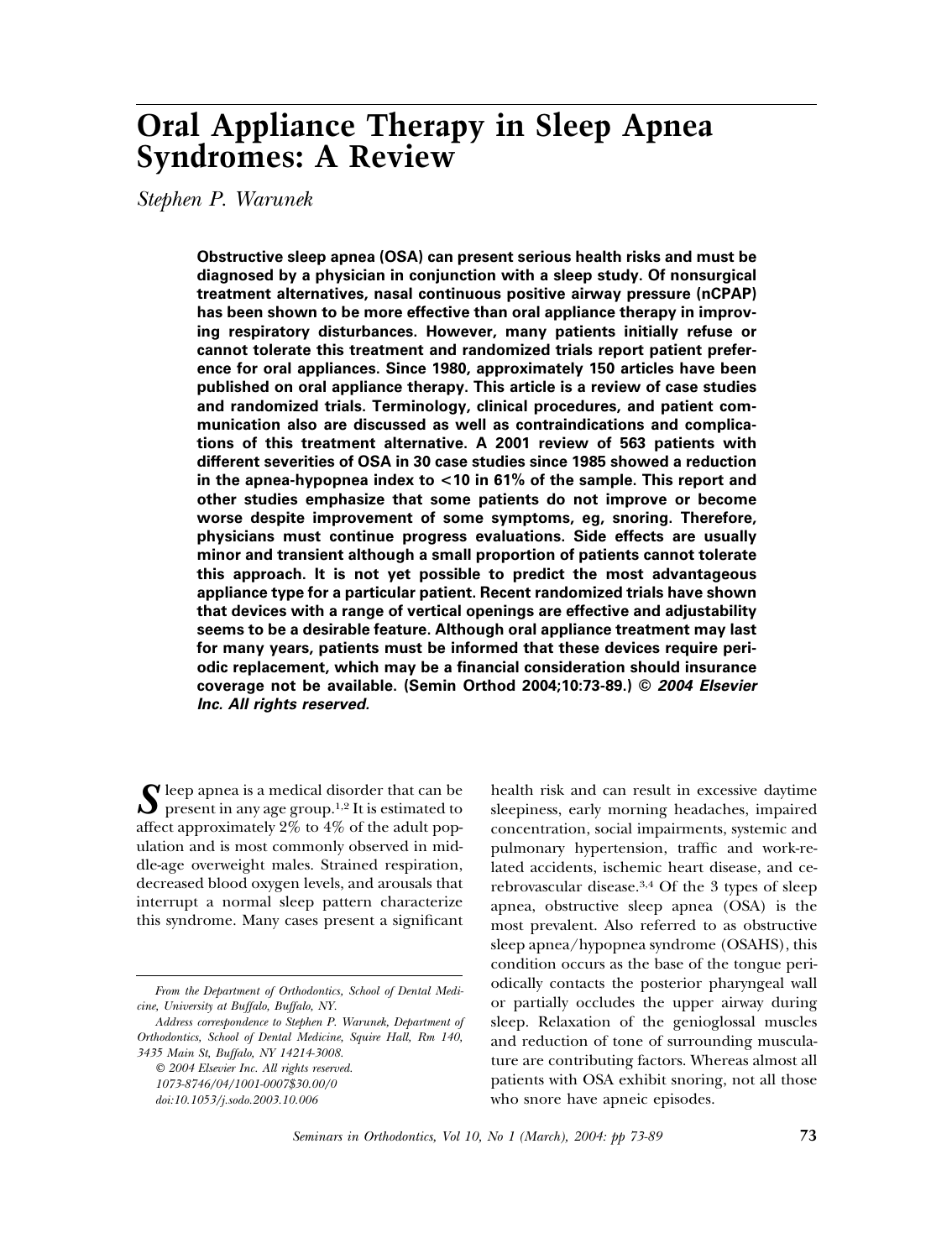Treatment modalities for OSA and snoring at the present time most typically include nasal continuous positive airway pressure (nCPAP), oral appliances, and adjunctive measures such as weight loss, medication, avoidance of sedating medication, and body positioning. Surgery options include soft palate surgery such as uvulopalatopharyngoplasty (UPPP) or laser-assisted uvulopalatoplasty (LAUP), radiofrequency (RF) tissue ablation, nasal surgery, genioglossus tongue advancement, and mandibular advancement surgery. Predominant before 1980, tracheotomy has largely been replaced today. Although several randomized, controlled studies with placebos have shown that the first line of nonsurgical treatment is nCPAP in terms of effectiveness,5-7 less than optimal patient compliance with respect to tolerating the device, inconvenience, and some side effects lowers the overall treatment efficiency.

A literature search indicates that since 1985 approximately 150 articles that describe various oral devices used in the treatment of sleep disorders have been published. The majority of these studies represent case series or case reports and a much smaller number are randomized controlled trials. It is generally accepted that treatment of OSA with oral appliances is a viable option for some patients with varying degrees of short- and long-term improvement and side effects.

Oral appliance treatment includes, in order of decreasing usage, adjustable and nonadjustable mandibular posturing devices, anterior tongue repositioners, and soft palate or uvulalifting devices. Personal communication with several commercial laboratories (John's Dental Laboratory, Great Lakes Orthodontics, Ltd., and Space Maintainers Laboratory) revealed that the adjustable or titratable advancement devices were the most prescribed over the past several years. An appliance that advances the tongue, or tongue and mandible together with adjacent soft tissue, increases the posterior airway space, increases the activity of the genioglossal and lateral pterygoid muscles,<sup>8</sup> and effects a stretch induction of the pharyngeal motor system.9 Mandibular advancement devices also alter position of the hyoid and modify the hypopharyngeal airway space. Soft palate or uvula lifters reduce soft tissue vibrations that result in snoring. With respect to the many variations of appliance designs, it is not possible to predict what device will be most effective for a particular patient.

The purpose of this article is to review the sleep medicine literature with special attention to the articles about randomized, controlled studies. It discusses terminology, diagnostic imaging, clinical procedures, patient communication, and contraindications and complications of therapy with different types of adjustable and nonadjustable oral appliances.

### *Terminology*

- *Apnea* is the cessation of airflow for at least 10 seconds.
- *Apnea index* (AI) is the number of apneas per hour of sleep, with 5 or less considered normal.
- *Apnea-hypopnea index* (AHI) is the number of apneas and hypopneas per hour of sleep. Ten or less is usually considered to be normal.
- *Central sleep apnea* is the cessation of airflow from lack of respiratory effort.
- *Epworth sleepiness scale* (ESS) is a reliable and validated subjective assessment of daytime sleepiness. A score greater than 10 on this self-administered questionnaire indicates excessive sleepiness.
- *FDA 510k* is a premarket notification that a medical device manufacturer must submit to the Food and Drug Administration. It allows the FDA to determine whether the device is equivalent to one in commercial distribution before May 28, 1976. New or modified devices must be supported with safety and effectiveness data that may include material composition, biocompatibility, and clinical testing.
- *Hypopnea* is an abnormal reduction of airflow for at least 10 seconds.
- *Mixed sleep apnea* is the cessation of airflow starting as central followed by obstructive.
- *Multiple sleep latency test* (MSLT) is an objective measure of daytime sleepiness. A time greater than 10 minutes is oftentimes defined as normal.
- *Obstructive sleep apnea* (OSA) is the cessation of airflow despite adequate effort to breath.
- *Polysomnography* is the science dealing with the physiology of sleep and the definitive objec-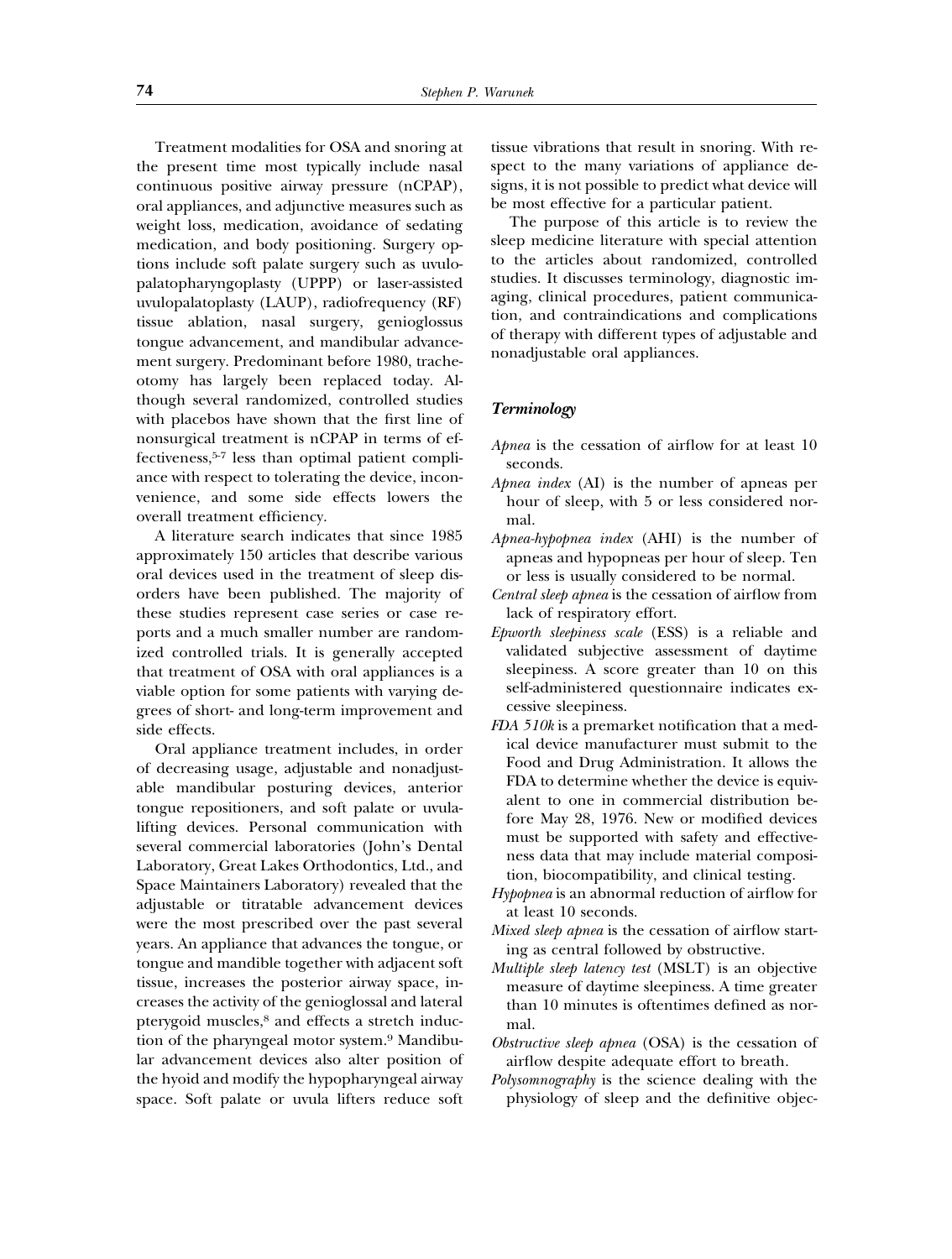

**Figure 1.** Noctural Airway-Patency Appliance (NAPA). The NAPA has FDA 510k clearance for OSA. (Color version of figure is available online.)

tive means of diagnosis of sleep apnea and related disorders. Activities monitored during a sleep study are brain waves (EEG), eye movements (EOG), muscle activity (EMG), heartbeat (EKG), blood oxygen levels  $(SaO<sub>2</sub>)$ , and respiration. Polysomnographic markers include total sleep time, sleep efficiency, sleep stage distribution, arousal index (sleep fragmentation), and snoring frequency and intensity.

- *Respiratory disturbance index* (RDI) is another term for AHI. The usual definition of slight OSA is an RDI of 5 to 14, moderate OSA is an RDI of 15 to 30, and severe OSA is an RDI of  $>30.$
- *Sleep stages* are the intervals of non-REM and REM sleep. Non-REM sleep is divided into stages 1 to 4 with stage 1 being the lightest level and stage 4 very deep sleep. After progression through all 4 stages in about 90 minutes, stage REM begins. Dreams most often occur and muscle tone decreases in this stage. The cycle repeats during the night with the length of stage REM increasing until this stage predominates by early morning.
- *Snoring* is breathing through a narrowed upper airway space during sleep with harsh noises, as caused by the vibrating of the soft palate.
- *Treatment outcomes* are the subjective and objective measures of patient responses to a particular mode of therapy. Definitions of complete response, partial response, and failure vary among investigators.
- *Upper airway resistance syndrome* is an incomplete upper airway obstruction without apneas or hypopneas. Snoring, inadequate sleep, and daytime sleepiness characterize this condition.

## **Literature Review**

## *Case Studies*

In 1934, Pierre Robin<sup>10</sup> first described the concept of advancing the mandible with a monoblock functional appliance to treat airway obstruction in infants with micrognathia. His method was not accepted to any extent and it was not until 1985 that Meier-Ewert and coworkers11 next described an intraoral protraction device for the treatment of sleep apnea. Many articles followed showing therapeutic efficacy in treating OSA with various one-piece, hard acrylic, nonadjustable advancement appliances.12-21 Soll and George12 described one of the first devices to receive FDA 510k clearance for commercial distribution (Fig 1). An example of a case series report with comparisons of initial and progress conditions showed 71% of patients



**Figure 2.** Silicone positioner appliance. The elastomeric sleep appliance has FDA 510k clearance for OSA. (Color version of figure is available online.)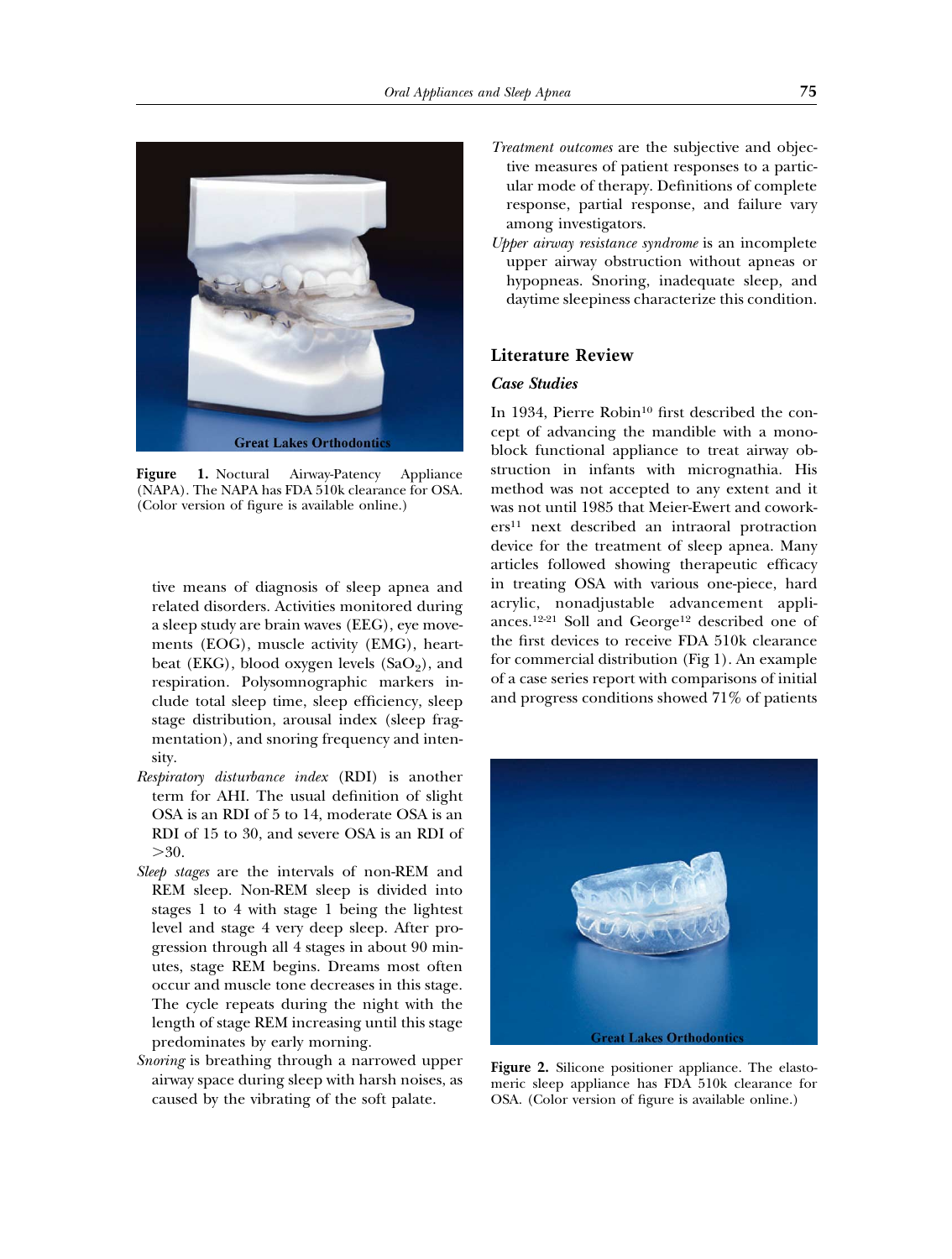Δ **Academy of Dental Sleep Medicine** 



**Figure 3.** Herbst hardware variations. Standard plunger-tube (A). Telescopic connector (B). The Herbst appliance has FDA 510k clearance for OSA. (Color version of figure is available online.)

 $(n = 14)$  experienced normal breathing, defined as AHI  $<$ 10, after appliance therapy.<sup>18</sup> In 1992, Lyon and coworkers<sup>22</sup> were the first to use a one-piece silicone orthodontic positioner to treat patients with snoring and mild to moderate sleep apnea (Fig 2). This material was used to aid patient comfort, which was sometimes a source of complaint with hard acrylic appliances. Unlike applications in orthodontic finishing positioners, their appliance was designed to be passive and it did not intentionally exert any tooth-moving effects.23

Many appliances used to treat OSA are adjustable, the rationale being that single position devices are sometimes uncomfortable or ineffective thereby necessitating refabrication. The first investigator to use a two-piece adjustable advancement device with Herbst hardware was Rider24 in 1988. His report was largely positive but was based on a relatively subjective symptom improvement questionnaire without support from polysomnographic investigation. In support of the findings of Rider, $24$  Clark and coworkers<sup>25</sup> found the Herbst appliance to be effective in reducing the apnea index to a value of  $10$  in 73% of patients ( $n = 24$ ), while another like study reported a comparable reduction in 53% of patients.26 Variations of the Herbst appliance used in the treatment of sleep apnea are illustrated (Fig 3).

Another type of device used to treat OSA causes some clockwise mandibular rotation while holding the tongue in a forward position during sleep.27-31 Tongue-retaining devices (TRD) are both pre- and custom-fabricated to maintain lingual protrusion with suction derived from a plastic bulb that is held between the lips



**Figure 4.** Tongue-retaining device (TRD). (Color version of figure is available online.)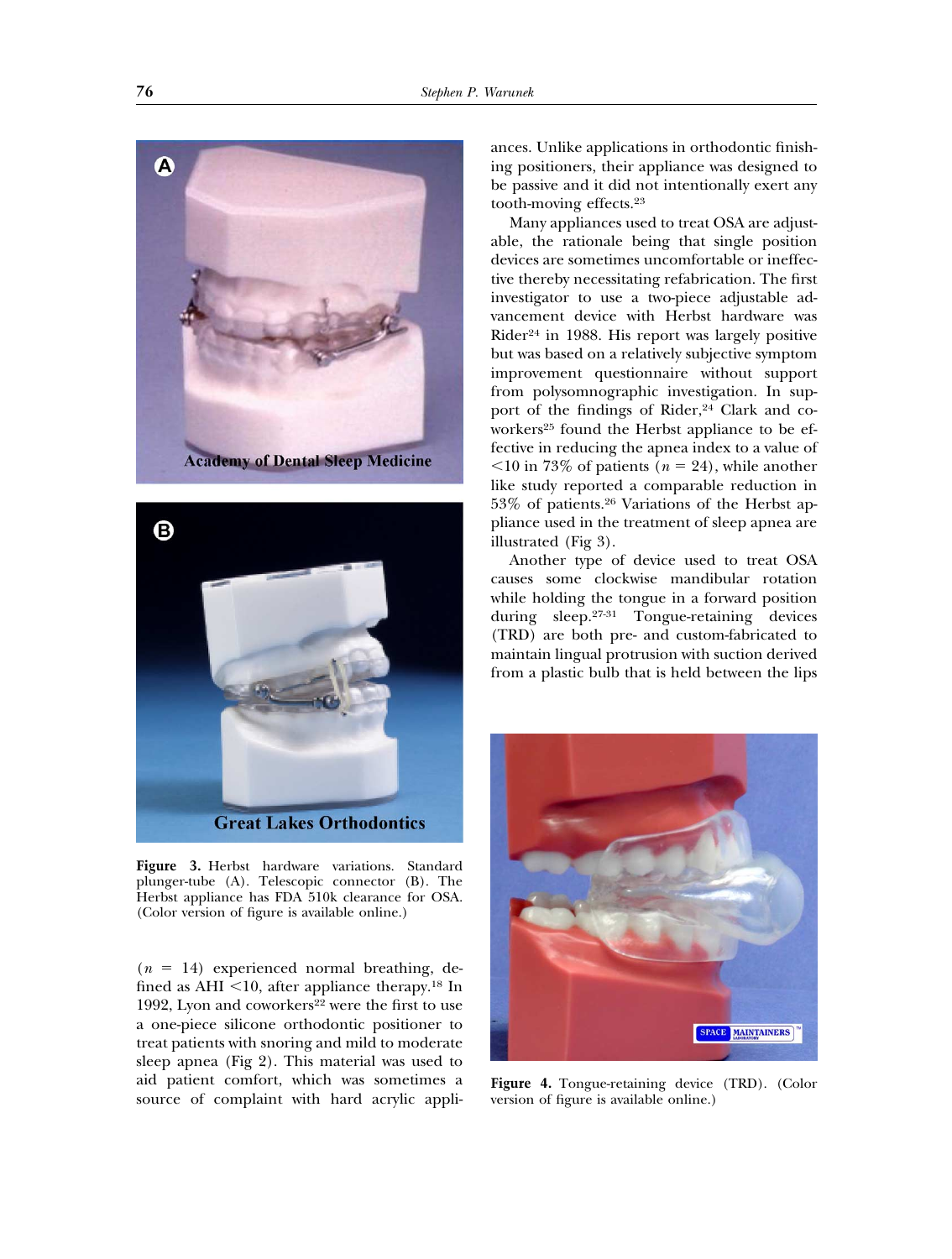and teeth (Fig 4). Tongue protrusion increases the oropharyngeal, velopharyngeal, and hypopharyngeal cross-sectional areas of the upper airway, thereby improving airway patency and function. This type of appliance is said to be of particular benefit in edentulous patients, in individuals who have periodontally compromised dentitions, and in patients suffering from temporomandibular dysfunction (TMD).

Most case studies dealing with OSA use polysomnography, and questionnaires to determine the mean AHI with and without treatment, the mean minimum arterial oxygen saturation, the sleep stage distribution, and the subjective daytime sleepiness. Schmidt-Nowara and coworkers32 reviewed 19 publications comprising case series and case reports that included a total of 304 patients. Statistical analysis of the data obtained from 271 of the patients included in the 19 publications showed that TRD, and fixed and adjustable mandibular advancement devices, all resulted in an improvement in the average AHI. Similar treatment results were obtained with a variety of appliances used to treat the 271 OSA patients who, on average, experienced a 56% reduction in their AHIs while 51% of patients achieved normal breathing  $(AHI < 10)$  as a result of their treatment. It should be recorded that not all of the OSA patients reviewed achieved normal breathing and others did not improve or even became worse. Some studies, not all, showed that a statistically significant correlation exists between the levels of treatment success and the value of the initial AHI. From the above studies it is recommended that oral appliances be used as a first treatment option for snoring and mild OSA, and only for moderate to severe OSA if all alternate therapies fail.

Since the review of Schmidt-Nowara and coworkers<sup>32</sup> of 19 publications in 1995, additional case studies have shown that oral appliance therapy has a valuable role to play in the treatment of OSA.33-44 Thus, in a 2001 review article, Lindman and Bondemark45 summarized data from 30 case series publications, dating back to 1985, in which 61% of 563 patients experienced a posttreatment AHI  $\le$ 10. This review reemphasized the need for patients to return to their physicians for progress evaluation and polysomnography, since symptoms such as snoring might improve while the degree of apnea actually worsens.

In other notable studies, Lowe and his coworkers<sup>46</sup> were the first to measure patient compliance with a sensor, embedded in the body, of a titratable device of thermo-softening material. In a trial group of 8 patients who wore this appliance for 6.8 hours per night, awake video endoscopy showed that the most significant effect obtained with the appliance in place was at the level of the velopharynx. In a further study of long-term compliance, Pancer and coworkers<sup>41</sup> reported that  $86\%$  of patients ( $n = 121$ ) used the appliance every night for about 1 year after delivery and that 87% of these patients were very or moderately satisfied. A further study dealing with patient conformity in OSA patients reported a lesser degree of patient compliance with only  $51\%$  of patients ( $n = 53$ ) continuing to wear their advancement devices after 3 years.9

Despite their considerable contributions to our understanding of OSA, case studies of patients who suffer from this condition raise questions of validity. Shortcomings in these studies include their retrospective design, the lack of controls, the generally small sample sizes, the variable definitions of treatment success, and the short treatment durations used for progress evaluations. The exclusion of patients with severe apnea and the inclusion of patients who failed to improve with other treatment modalities constitute a major source of bias in these case studies.

#### *Randomized, Controlled Studies*

Ferguson and associates $6$  conducted a randomized, crossover design study comparing a onepiece, hard acrylic, nonadjustable oral appliance, Snore-Guard™ (SG), to nCPAP in patients with mild to moderate OSA. The amount of advancement of the lower jaw was set at 3 mm posterior to the position of maximal mandibular protrusion and at 7 mm or greater vertical bite opening measured between the upper and lower incisors. The appliances used in both treatment modalities studied were adjusted to maximize patient comfort. In both instances the time period was limited to 4 months, with two 2-week periods during which no treatment was provided. These periods of no treatment comprised an initial period and an intervening 2-week wash-out period. Twenty-one of the 27 patients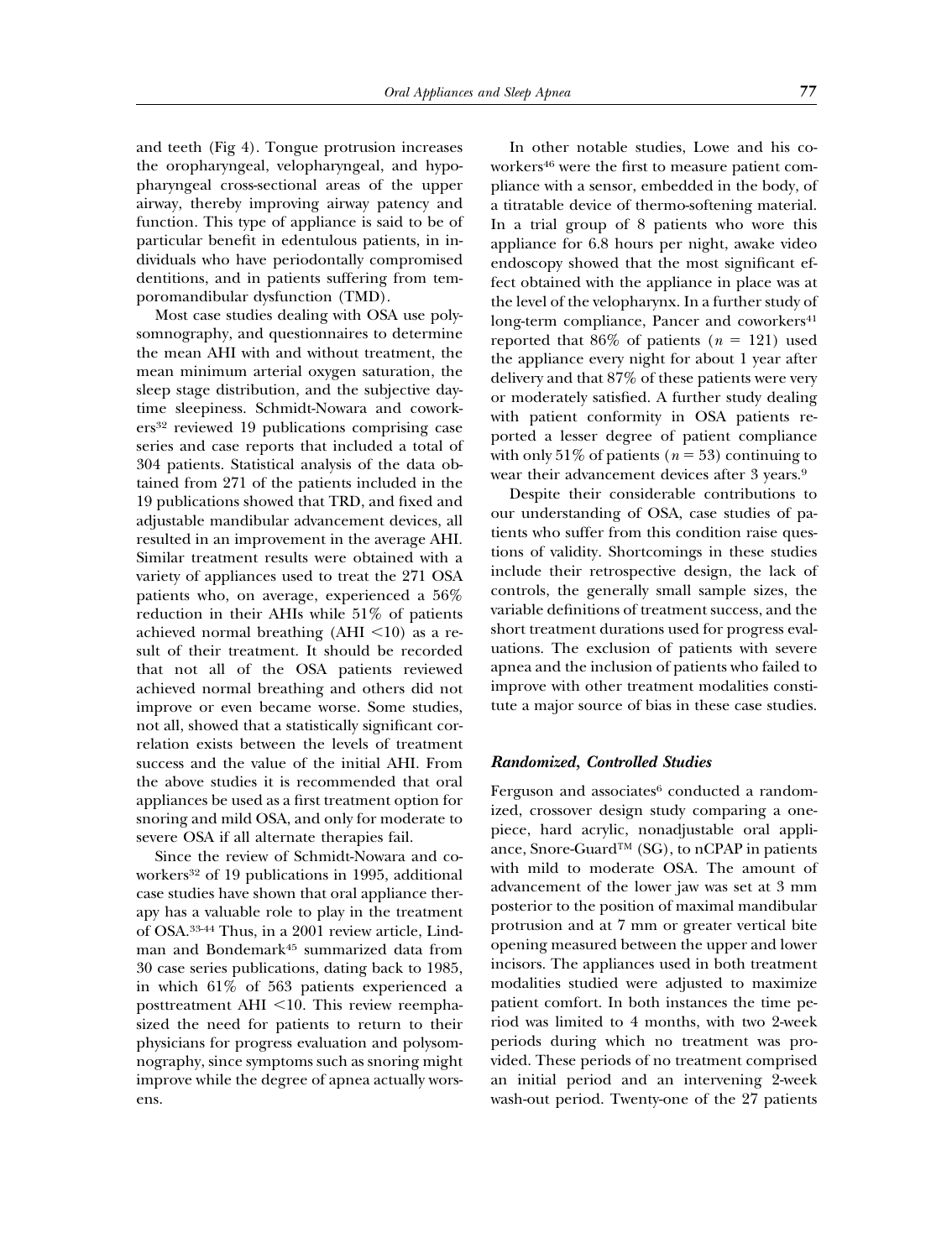completed the treatment protocol, which included home sleep monitoring. Questionnaires designed to evaluate symptoms, treatment efficacy, side effects, and patient satisfaction were administered during the wash-in period and at the end of therapy. The treatment of 48% of the SG and 62% of nCPAP patients was considered successful (AHI  $\langle 10/hr \rangle$  and with symptom relief), whereas 24% of SG patients and 38% of nCPAP patients were classified as compliance failures (discontinued treatment). In the final analysis, 28% of SG patients and none of the nCPAP patients were classified as treatment failures (AHI  $> 10/hr$  and/or no relief of symptoms). While patients preferred the SG treatment to the nCPAP therapy, the former was not as effective as was the CPAP treatment in relieving symptoms of excessive daytime sleepiness. It should be noted that SG currently has FDA 510k clearance for snoring only.

In a recent study Ferguson and coworkers<sup>47</sup> used a randomized, crossover design protocol to compare an adjustable oral advancement mechanism appliance (AMP) to nCPAP for the treatment of mild to moderate OSA. The advancement mechanism consisted of a titanium hinge with 5 adjustment holes that connected full-coverage upper and lower, hard acrylic splints. This design permitted slight lateral movement of the mandible as well as allowing unrestricted airflow for breathing. The advancement was increased until snoring ceased and symptoms improved, or the patient's limit of tolerance was reached but not beyond 70% of maximum mandibular protrusion. Both appliances were adjusted to maximize comfort, and treatment time was 4 months with initial and intervening periods of 2 weeks during which no treatment was provided. Home sleep monitoring and questionnaires, including an Epworth questionnaire, were administered during the intervening 2-week wash-in period and at the end of treatment. Follow-up questions at the end of subsequent posttreatment periods reported symptoms, treatment efficacy, side effects, and patient satisfaction.

Twenty of the 24 patients completed the study, and 55% of AMP patients and 70% of nCPAP patients were assessed to be treatment successes  $(AHI < 10/h$  with relief of symptoms). Five percent of the 20 patients treated with AMP,

and 30% with nCPAP, were compliance failures (discontinued treatment). Forty percent of the AMP patients and none of the nCPAP patients were treatment failures (AHI  $\geq 10/hr$  and/or no relief of symptoms). Two treatment failures with AMP had an increase in AHI with this form of therapy. Both treatments reduced excessive daytime sleepiness to the same degree. There was no significant difference in side effects between the treatments, but patients were more satisfied with the oral appliance.

Bloch and colleagues<sup>48</sup> used a randomized, controlled crossover design study to compare the effectiveness and side effects of a fixed single-piece, mandibular advancement device (Monobloc) with those of an adjustable Herbst appliance with equal advancement. Twenty-four successive patients with a diagnosis of OSA who either refused CPAP, or declined to use it after an initial trial period, participated in this study. This project was one of the first to compare the effectiveness of mandibular advance devices with different designs (Fig 5). Both appliances utilized full coverage splints of hard acrylic, initially set at 75% of maximum protrusion, with the vertical interincisal opening set at 5 to 10 mm for the Monobloc and at 4 to 6 mm for the



**Figure 5.** Monobloc (A) and Herbst (B). Reprinted with permission from the American Journal of Respiratory and Critical Care Medicine.48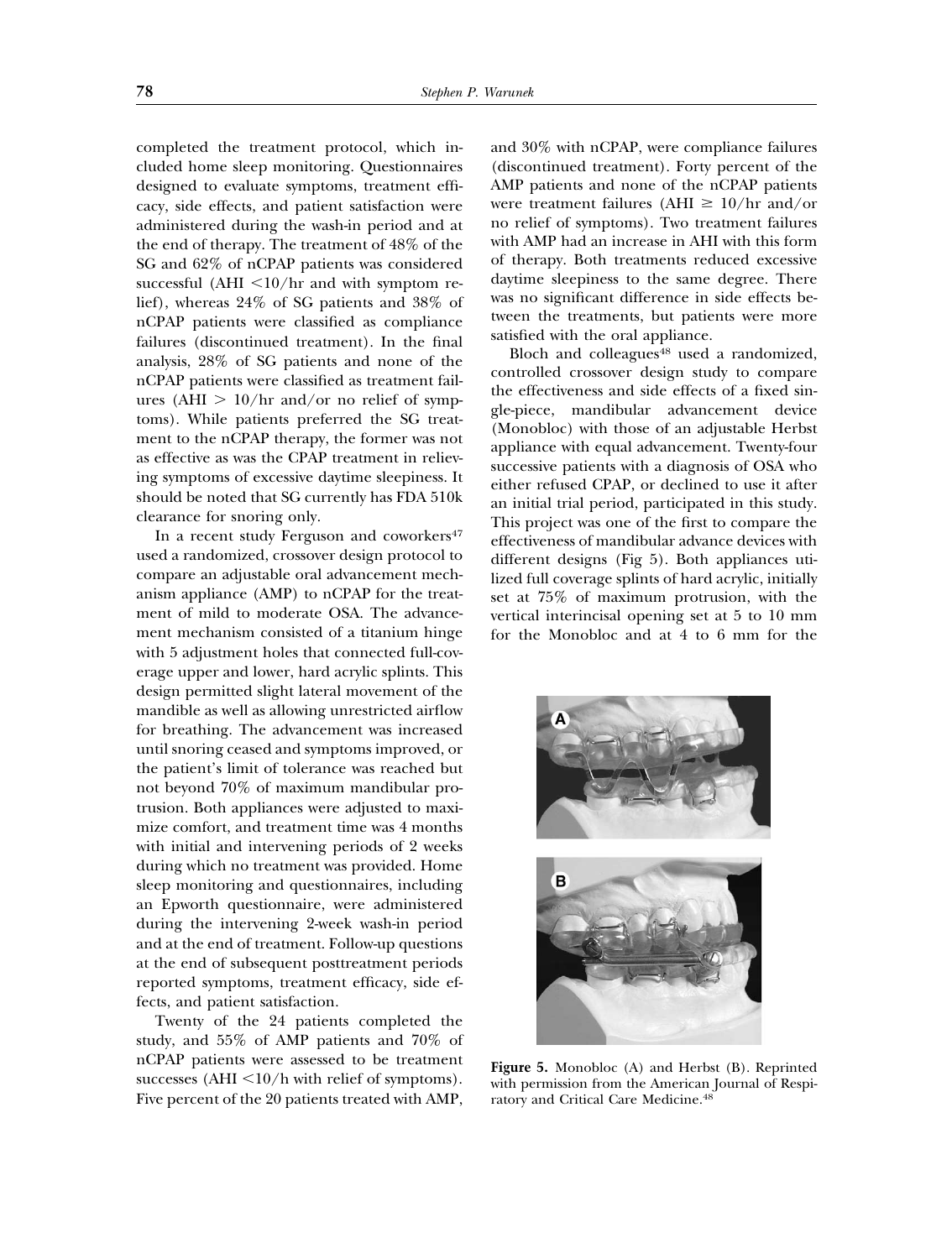Herbst. The appliances were adjusted to maximize patient comfort and each patient was randomly placed into 1 of 6 possible sequences of treatment with the Herbst, Monobloc, or no treatment. Treatment was evaluated at weekly intervals with a questionnaire and polysomnography.

Patient preference and trends of polysomnographic data showed the Monobloc to have greater patient acceptability and to be more effective than the Herbst appliance in the treatment of OSA. Reasons advanced for appliance preference were greater symptom relief, simplicity, and lack of side effects. The Herbst appliance allows greater jaw opening than does the Monobloc, and this clockwise jaw movement results in a posterior tongue movement that can diminish the effectiveness of this appliance in treating OSA.

In a randomized, controlled, three-period crossover design study of OSA patients Mehta and coworkers<sup>49</sup> compared the treatment effectiveness of a custom-made, adjustable mandibular advancement splint to a lower control plate with no protrusive effect. Protrusion was initially set at the maximum tolerable limit of the patients studied. Two separate, full coverage, hard acrylic splints were fabricated, each 1.5 to 2 mm thick, so as to minimize the vertical bite opening. The upper splints had bilateral flanges extending inferiorly from the palatal aspect of the molar region. These flanges engaged slots in the lingual molar area of the mandibular splint and the system used expansion screws to provide incremental mandibular advancement. The appliance was adjusted to maximize comfort of the patients who were randomly placed into control or treatment groups at weekly intervals. Follow-up polysomnography and an Epworth questionnaire assessed objective and subjective treatment outcomes.

Partial (AHI  $\leq 5/hr$ , or AHI reduced at least 50%, or symptom relief) or complete  $(AHI < 5/$ hr, symptom relief) improvement response was achieved in 62.5% of 24 patients who completed the protocol with the active device. Treatment failure  $\langle$  <50% reduction of AHI or no symptom relief) occurred in 37.5% of patients who wore the active device. Two patients discontinued treatment and were deemed to be failures due to lack of compliance. The majority of patients who wore the active appliances reported reduced

level of snoring, improved sleep quality, and less daytime sleepiness. In this short-term study, subjective reports of compliance were high as 87.5% of patients who completed the protocol reported nightly use.

A randomized, controlled, two-period crossover study was designed to compare an adjustable mandibular advancement device to an inactive one in a sample drawn from consecutive patients with mild to moderate OSA.<sup>50</sup> Two separate hard acrylic splints were fabricated, each 1.5 to 2 mm thick, so as to minimize the vertical opening. The lower portion, with bilateral buccal flanges, extended in a superior direction in the molar region and abutted against bilateral expansion screws anchored in the upper appliance, which was otherwise similar to the one illustrated (Fig 6). The appliances were adjusted to maximize patient comfort and each subject included in the study was randomly placed into 1 of 2 treatment groups at 4-week intervals. Follow-up polysomnography, Epworth, and symptom questionnaires assessed objective and subjective treatment outcomes. The ESS and MSLT questionnaires assessed subjective and objective treatment outcomes, respectively. Patients experienced significantly improved scores in both measures with the active appliance in comparison with the control device after each treatment



**Figure 6.** Mandibular advancement device with buccal flanges. (Color version of figure is available online.)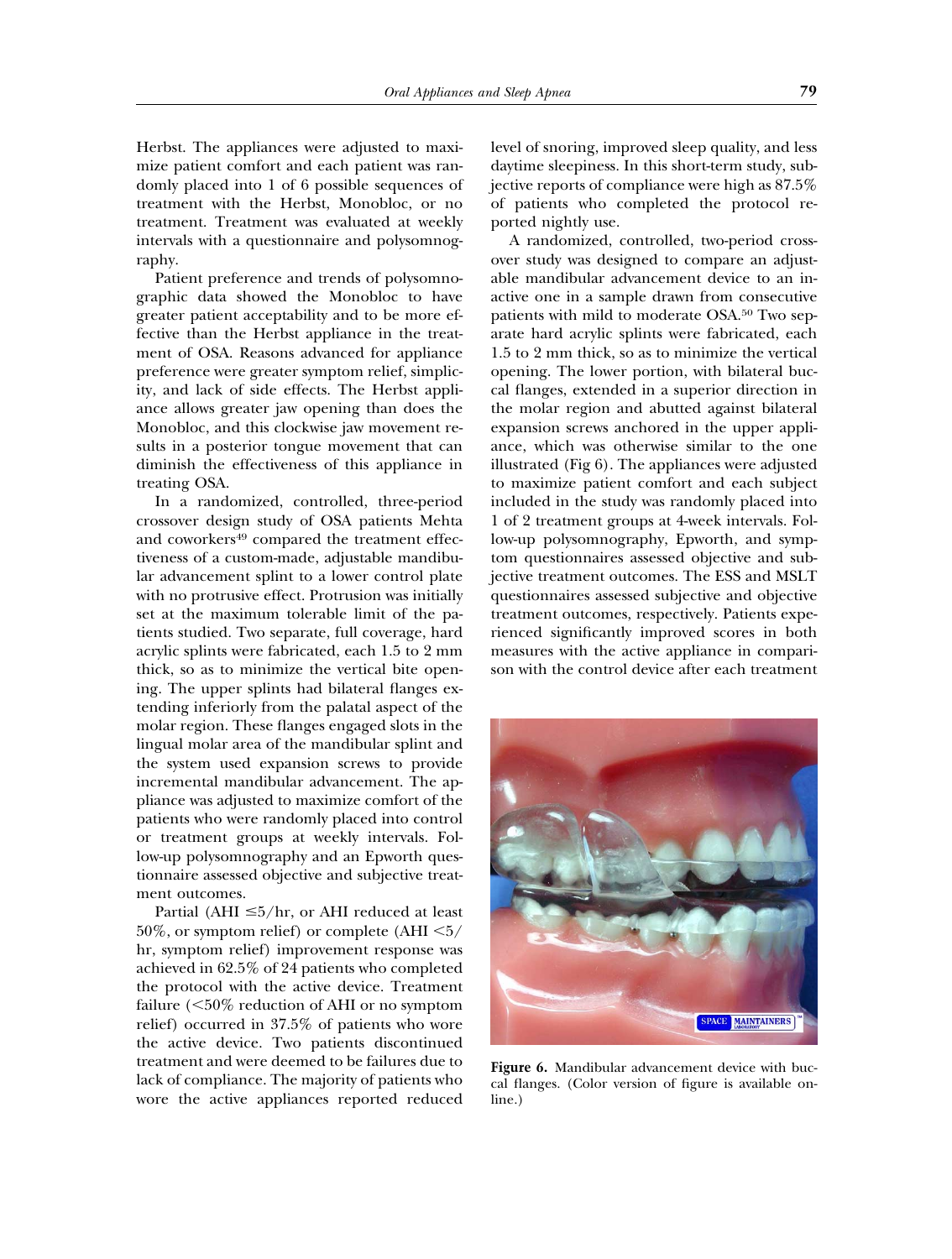period. This study was the first to report a significant objective reduction in daytime sleepiness with a mandibular advancement appliance. Polysomnography showed that the active device resulted in a 52% reduction in mean RDI and significantly higher mean minimum arterial oxygen saturation compared with the controls. As reported in other studies, a proportion of patients did not respond or only partially responded to treatment with the mandibular advancement device.

A randomized, controlled, two-period crossover design investigated the vertical dimension of opening (VDO) on a mandibular advancement device.51 Twenty-three patients with a diagnosis of OSA completed this study in which 2 separate hard acrylic splints were fabricated with 4 mm of interincisal opening for the first design at the most comfortable protrusive position. The second design featured an additional 10-mm acrylic overlay to fit between 2-mm-thick splints, for a total of 14 mm of interincisal opening, at the same protrusion as used in the first design. Buccal flanges extending from the lower splint fitted against buccal blocks on the upper portion to prevent posterior movement of the mandible. Following an initial period to maximize comfort, each patient was randomized into 1 of 2 treatment groups at 2-week intervals with intervening wash-out periods. Treatment outcomes were assessed with questionnaires and polysomnography. The investigators concluded that the amount of vertical opening did not have any marked effect on treatment efficacy, as determined by objective and subjective measures, but the patients preferred the device with the reduced vertical opening.

Randerath and coworkers<sup>52</sup> used a randomized, controlled, two-period crossover design study to compare an adjustable mandibular advancement device, adjusted to produce 66% maximum mandibular protrusion, to nCPAP. Twenty patients with a diagnosis of mild to moderate OSA completed this study in which 2 thin thermoplastic splints were connected with a relatively new Herbst hardware design, adjustable by screw-type guide rods (Fig 3B). In contrast to previous studies, the appliance was not adjusted to maximize comfort. Patients were randomized into 1 of 2 treatment groups at 6-week intervals. Each treatment period was evaluated with a

questionnaire and polysomnography. After 6 weeks of treatment the AHI recorded with the nCPAP therapy was significantly lower than that noted with the mandibular advancement device. Patients did, however, prefer the oral appliance and 30% of the individuals treated by this means showed a statistically significant reduction in AHI (to  $\langle 10 \rangle$ ).

#### *Diagnostic Imaging*

Many investigators have used cephalometric analysis in an attempt to diagnose OSA or examine treatment effects with oral appliances. Patients with severe craniofacial anomalies such as the Pierre Robin syndrome, who exhibit micrognathia of the mandible and glossoptosis, tend to develop upper airway obstruction.<sup>53</sup> The majority of OSA patients, however, do not have such obvious anatomical deformities. Despite specific limitations, which include a two-dimensional image taken with the patient in an upright position, lateral cephalometric radiographs have been used extensively to examine the possible relationships that may exist between cranial morphology and OSA. Pae and coworkers<sup>54</sup> discussed some of the shortcomings of radiographic cephalometry, while other workers<sup>55-62</sup> pointed to skeletal and soft tissue morphological features that could be used to diagnose the presence and severity of OSA. Skeletal features thought to be of diagnostic importance in OSA include a retrognathic mandible, a narrow mandibular arch, maxillary and mandibular retrognathia, an increased lower facial height, a downward and forward positioned hyoid bone, a reduced size of the pharynx, and an increased craniocervical angle. Those soft tissue entities that are visible in a sagittal cranial x-ray and that may be important in the diagnosis of OSA include enlarged tonsils and adenoids, increased tongue and soft palate areas, and a reduced distance between the base of the tongue and posterior wall of the pharynx.

In contrast to the findings of others, Rose and coworkers63 examined the lateral cephalographs of 106 consecutive OSA patients and found no direct correlation existed between cephalometric parameters and the severity of OSA, with the exception of the position of the hyoid bone. The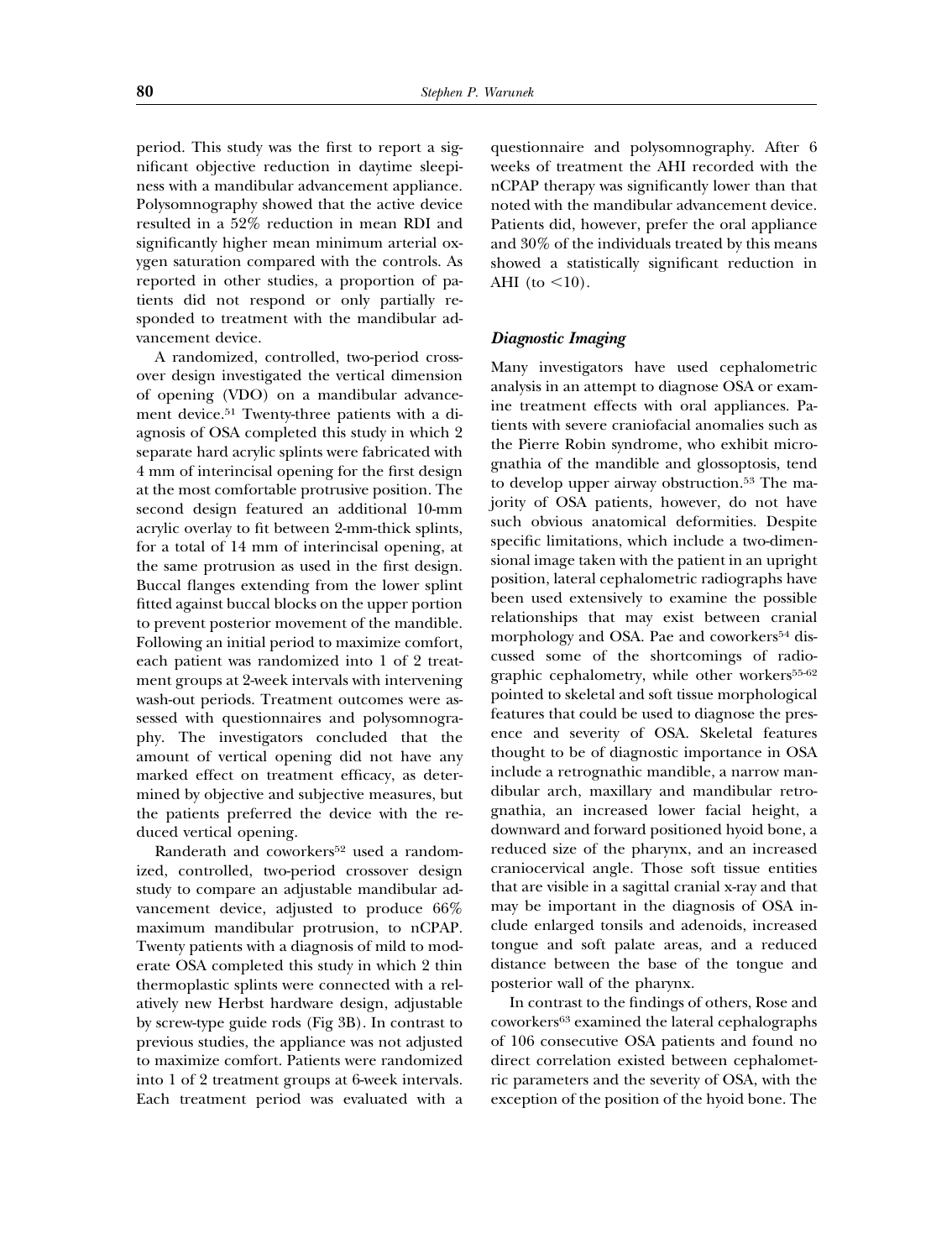downward and forward position of the hyoid bone relative to the mandibular plane was reported in a number studies and it is postulated that this movement is an adaptation to altered head and tongue posture.33,64,65

A comparison of lateral cephalograms taken for patients with snoring and OSA, before and after 2 years of treatment with a mandibular protruding device, showed pharyngeal volume to increase by about 10% during the period of treatment.66 One explanation for this relative increase in size is the reduction of soft tissue edema, about one-half in the velum, which occurs as the frequency and intensity of the vibrations, due to the snoring, decreases. Two years of treatment with a mandibular protruding device was associated with a moderate mandibular rotation, a proclination of lower incisors, and no change in mandibular length. The distances between the hyoid bone and 2 reference lines, the nasal and the mandibular line, increased significantly during the period of treatment. Another 2-year study of the effects of OSA treatment on cranial form found a significant decrease in overbite and overjet and, in contrast to the previous study, an increase in mandibular length.67

Investigators have also employed 3-dimensional imaging techniques to evaluate the pharyngeal region of OSA patients. Lowe and coworkers58 used computed tomography (CT) to show the correlation of tongue and soft palate volumes with the body mass index. A magnetic resonance imaging (MRI) study reported on the effects that nCPAP treatment has on cranial morphology. This study published findings that included an increase in pharyngeal volume, a decrease in tongue volume, and a decrease in upper airway edema.68 Examination of cross-sectional areas of the hypopharynx, oropharynx, and velopharynx, by using video endoscopy with and without a mandibular protruding device appliance, showed that treatment with this device resulted in a significant increase in space at the level of the velopharynx.46

#### *Clinical Approach to Obstructive Sleep Apnea*

The following treatment guidelines are based on recommendations from the American Sleep Disorders Association.69 A flowchart illustrating assignment to treatment alternatives is shown in Figure 7.

- 1. The physician has the responsibility to diagnose OSA and recommend an appropriate course of treatment. Diagnostic criteria include clinical signs, symptoms, and results of polysomnography. The medical provider should be aware of basic dental conditions suitable for oral appliance therapy.
- 2. The patient is referred to a dentist or dental specialist who practices in this field. A prescription requests further evaluation of the dental status and fabrication of an oral appliance, if appropriate. A diagnostic report is also forwarded.
- 3. At the initial dental evaluation, medical and dental histories should be taken. The clinician should explain the rationale, advantages, and disadvantages of treatment, together with a review of informed consent.
- 4. During the initial appointment, a clinical examination notes:
	- a. Soft tissue facial features and facial type.
	- b. Physiologic activity including abnormal habits.
	- c. Temporomandibular joint health, occlusion, range of mandibular movement, and abnormal attrition.
	- d. Teeth present and restorations with special attention to full coverage crowns.
	- e. Periodontal status assisted by full mouth series or panoramic radiograph no more than 6 months old.
	- f. Intraoral soft tissue health and presence of abnormal muscle attachments.

Although records may be included in this appointment, many clinicians and patients prefer to wait until consideration of the advantages and the disadvantages of home treatment are known.

- 5. A records appointment is scheduled to take impressions for study, and work models, photographs, a mandibular advancement registration, and an optional cephalometric radiograph. A George Gauge™ (Great Lakes Orthodontics; Fig 8) is useful to take a bite registration at or about 75% of the maximum protrusion.
- 6. The clinician selects an appliance for laboratory fabrication and delivers the completed appliance with home care instructions according to the manufacturer's specifications. Approximately 18 commercially available de-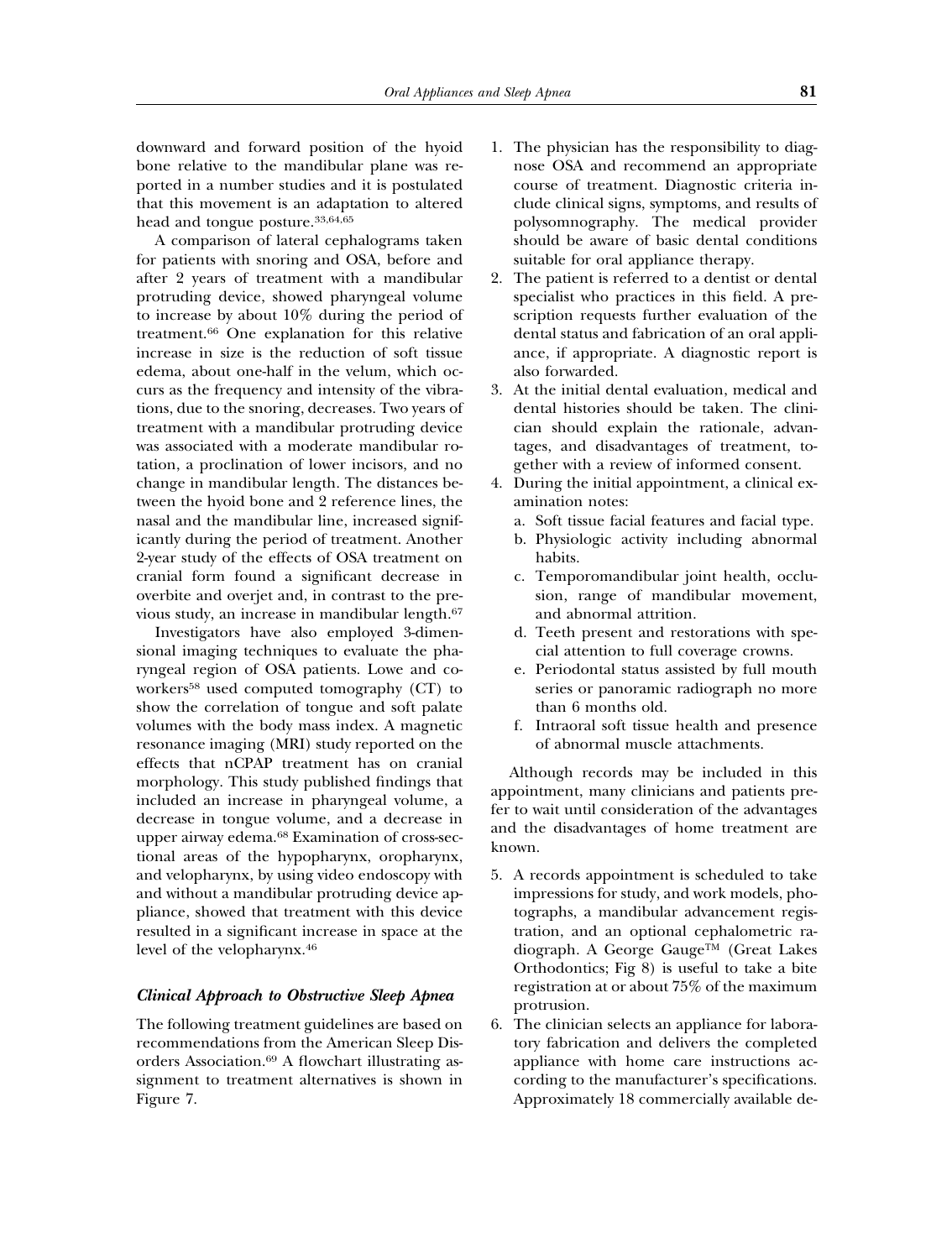

**Figure 7.** Flowchart of treatment alternatives.

vices have FDA 510k market clearance for OSA. About twice that number have FDA clearance for snoring.

- 7. Following placement of the chosen appliance patients should be seen after 1 week, after 1 month, and as required for progress evaluations that include notation of symptoms, sore spot adjustments, and modifications of the advancement position. A 1-piece device may need to be sectioned and refabricated at the laboratory at a new advancement registration.
- 8. The patient should return to the physician for follow-up assessment when the patient and/or bed partner reports a subjective improvement in sleep quality or after no longer than several months. Follow-up polysomnography is not indicated for patients with either primary snoring or mild OSA if symptoms improve. As the degree of improvement varies and some patients show no improvement or worsen, the appliance may need to be modified, refabricated with an alternate design, or discontinued.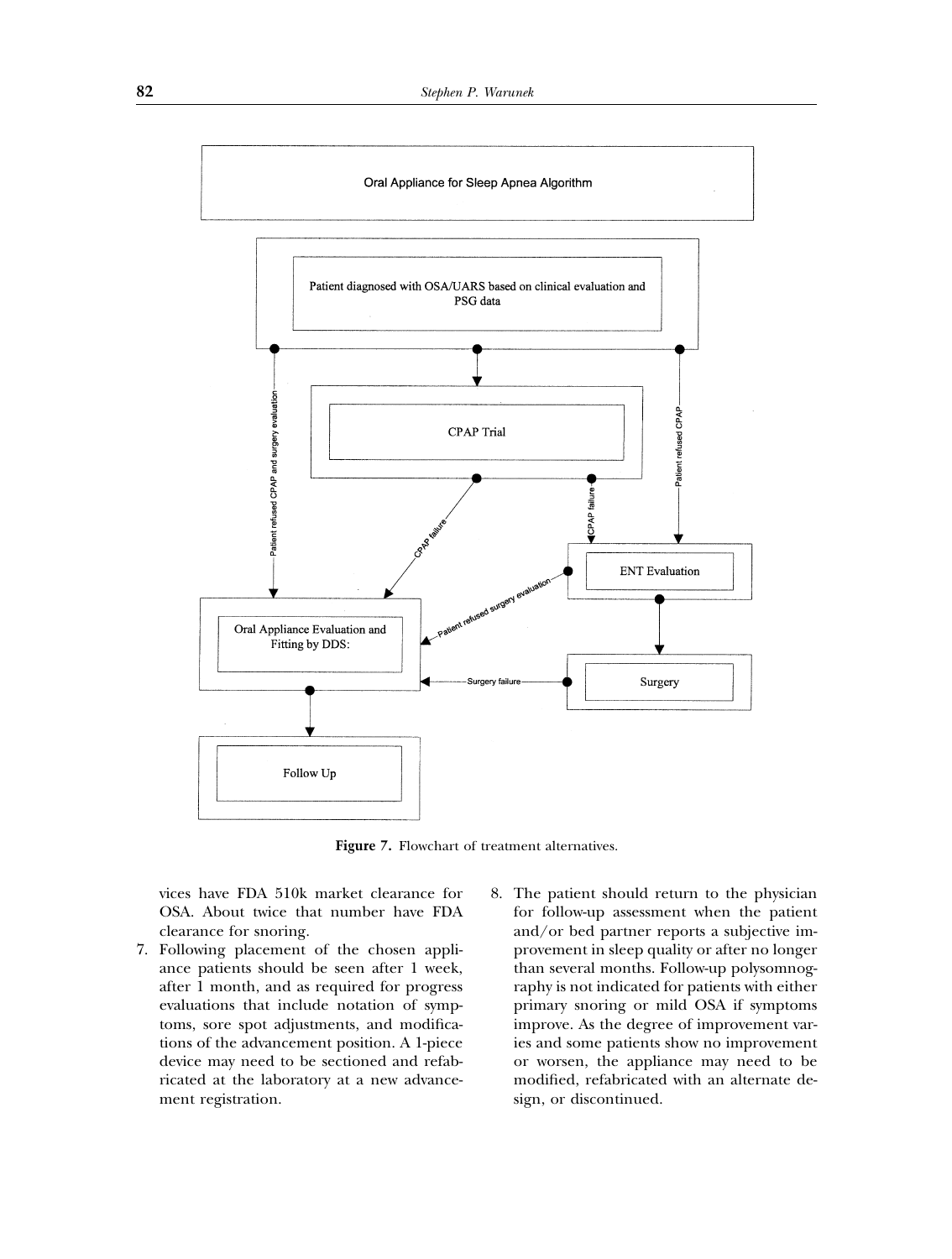

**Figure 8.** Gauge for registering mandibular anterior advancement.

9. To monitor an effective oral appliance, recall dental appointments are made every 6 months for 2 years and then annually. The occlusion, dental and periodontal condition, temporomandibular joint (TMJ) status, and signs and symptoms of reoccurring OSA are all monitored. Referrals to the physician in charge's office are made as required.

#### *Treatment Considerations*

Before placing an appliance to treat OSA clinicians should explain the possible side effects of treatment including the possibility that the appliance may loosen or break dental restorations. Excess salivation, xerostomia, TMJ pain, soreness of the masseter muscle, and tooth discomfort are usually of minor intensity. These symptoms tend to occur at the inception of treatment and they usually ameliorate with time. Patients that are treated with a mandibular protruding device for OSA may find that when they wear the appliance their occlusion feels different for a short while after the appliance is removed. More permanent, but usually relatively minor, occlusal changes have also been reported.66,67 More significant effects, such as the change in overjet from 2 mm to an edge-to-edge incisor relationship shown in a 5-year-progress cephalometric radiograph, are less commonly seen (Fig 9). The relationship that exists between the degree of unwanted tooth movement and conventional

versus heat-softening acrylics is currently being discussed.70

Mandibular protrusion devices should only be used when a patient has at least 8 teeth in each arch and is able to demonstrate a mandibular protrusion of at least 5 mm and a bite opening of greater than 25 mm. Appliances may be used in combination with partial dentures that replace no more than 4 teeth. Patients with edentulous maxillary arches and at least 8 teeth in the mandibular arch may be able to wear some mandibular protrusion devices, especially those that are fabricated with heat-softening acrylics. Totally edentulous patients are usually not good candidates for mandibular repositioners, but tongue retaining devices may be used in



**Figure 9.** Cephalometric tracings of occlusal changes. Pretreatment (A) and five years progress (B).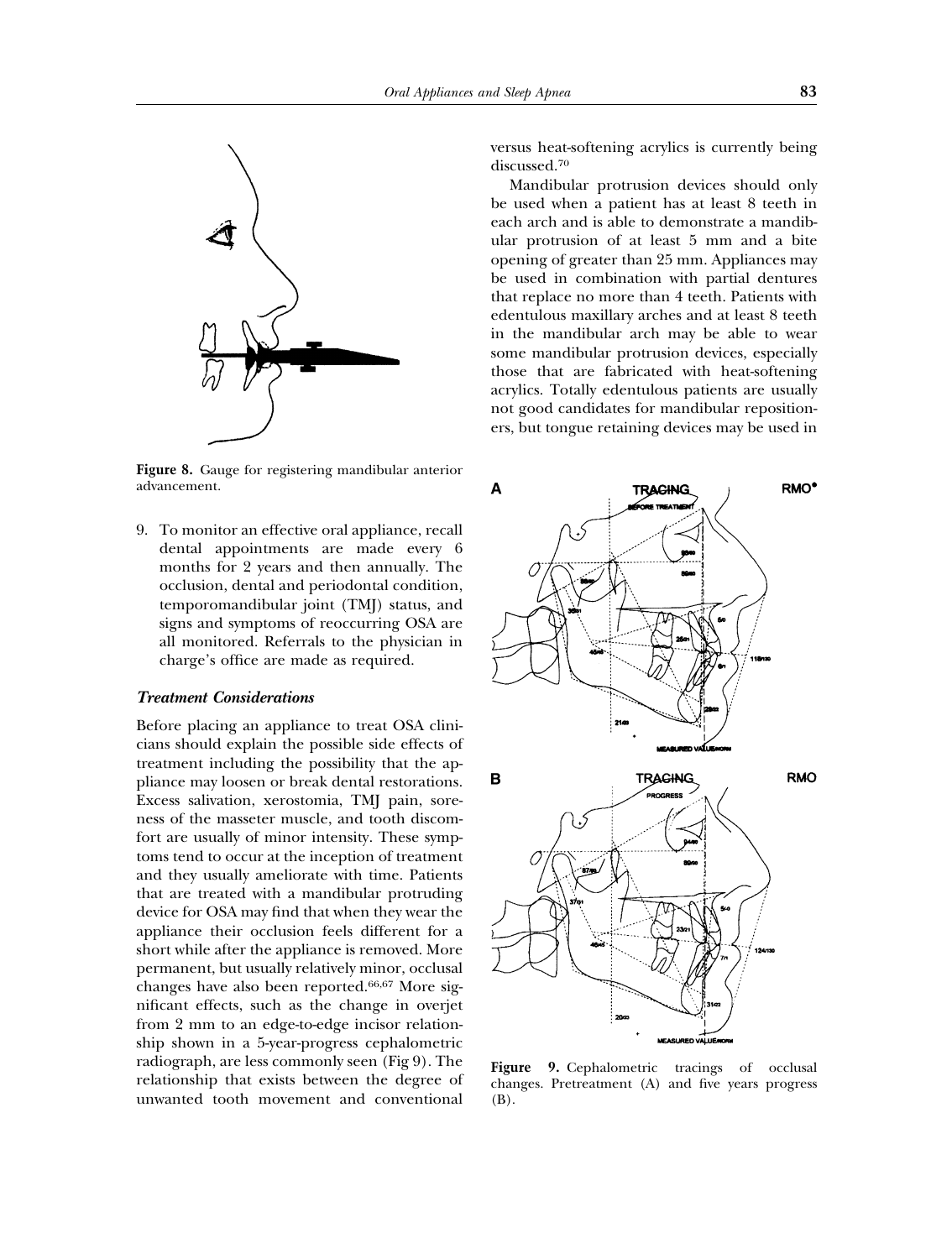

**Figure 10.** Advancement components. PM Positioner (A). Klearway (B). EMA (C). TAP (D). Snore-Aid (E). Silencer (F). All have FDA 510k clearance for OSA. (Color version of figure is available online.)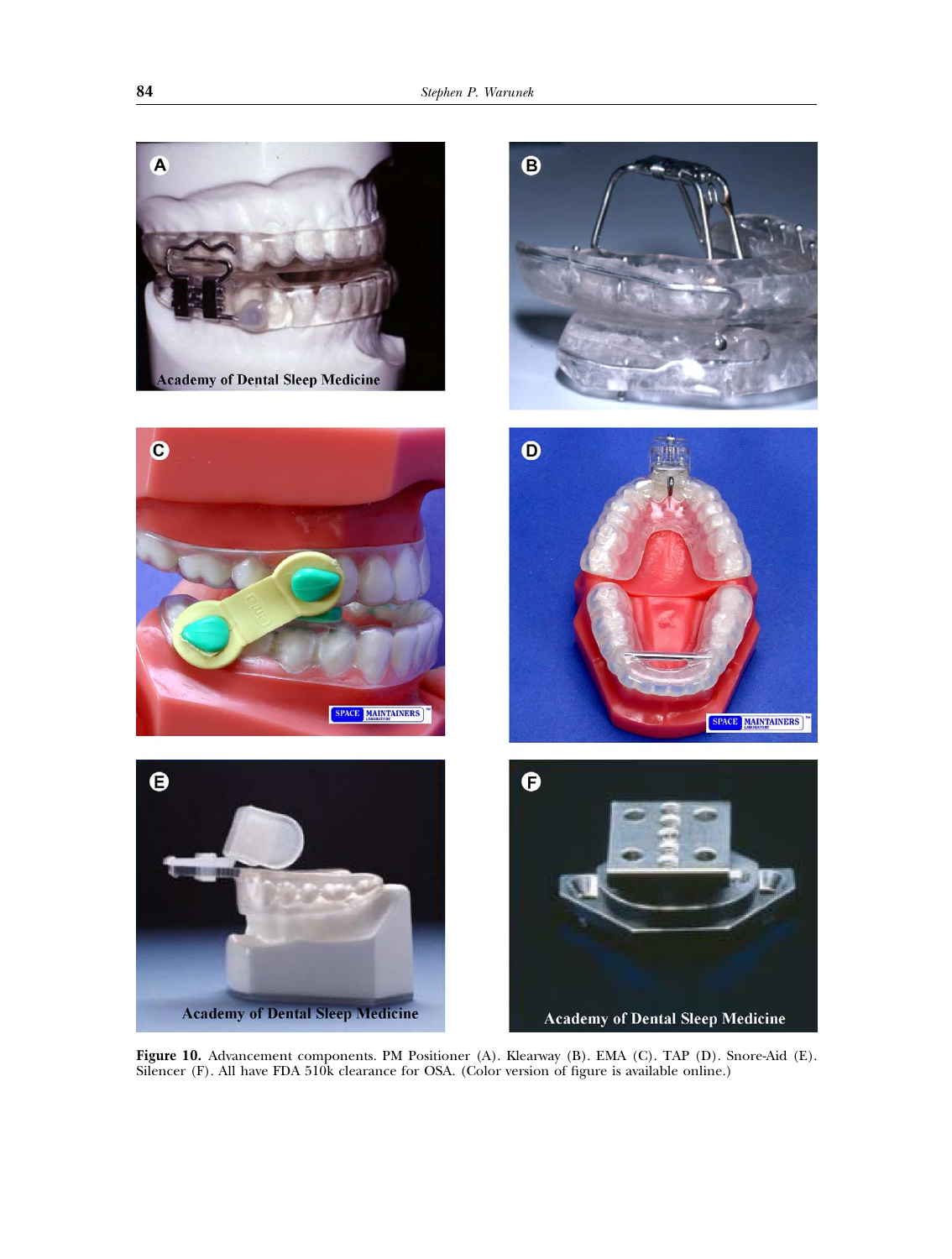edentulous patients, although these appliances only have FDA clearance for snoring, not OSA.

Whereas slight TMJ discomfort can be relieved with forward mandibular positioning, OSA patients who present with more severe TMJ pain probably are not good candidates for treatment with mandibular protrusion appliances. Patients with significant bruxism can frequently damage mandibular protrusion devices and thus make this treatment approach costly and inefficient, while very obese patients, with some exceptions, are best treated by other means than mandibular protrusion.

#### *Appliance Design*

Oral appliances that are used to treat OSA can be either fixed, or adjustable sagittally at a vertical opening that ranges from 1 to about 10 mm when measured in the incisor region. L'Estrange and his coworkers<sup>71</sup> recommended minimizing the vertical opening to limit posterior displacement of the tongue and soft palate. In contrast other investigators reporting on the findings of a randomized study concluded that the amount of vertical opening did not have any marked effect on treatment efficacy as determined by objective and subjective measures.51 Patients, however, preferred devices with reduced vertical opening. In another randomized study, patients preferred a one-piece Monobloc with 5 to 10 mm of vertical opening between the incisors to a Herbst with between 4 and 6 mm of bite opening.<sup>48</sup> Patient preference and results of polysomnographic data indicate that the Monobloc appliance is more effective, in comparison with the Herbst appliance, in treating OSA. George maintains that non-rigid devices that cause mandibular advancement but permit some degree of movement also cause a suppression of the tongue-protruding muscles and that this allows the tongue to retract from the teeth and to be more vulnerable to airway suction.70

In addition to Herbst hardware, the advancement mechanisms employed in adjustable mandibular advancement devices include expansion screws, rapid maxillary expansion screws (RME) with connector arms, elastic straps, and other designs (Fig 10). The connector arms that are welded to the body of the RME are designed to support a quasi-static intraarch load mainly parallel to the direction of opening. When used as an interarch connector for mandibular advancement, additional torsional forces that are expressed at the solder joints occasionally cause premature failure of the appliance. Soldering an additional reinforcement wire to the anterior portion of the connector arms at the laboratory minimize this type of failure (Fig 11).

Appliances that are used to treat OSA may be constructed of a variety of materials that include hard methyl methacrylates, soft silicone elastomers, heat-softening acrylics, and hard thermoformed plastics that are lined with soft vinyl rubber. Since replacing vulcanite in the early 1940s, hard methyl methacrylate has been extensively used in many types of dental appliances.72 While silicones can provide any desired degree of softness, their propensity to tear makes them poor choices when they are used in combination with embedded wires or clasps. Heat-softening acrylics are relatively new on the market and they have not been given a great deal of exposure in the literature other than when they are applied as soft denture reliners.73,74

Heat-softening polymers have glass transition temperatures (Tg) that range from  $25^{\circ}$ C to approximately 40°C, and soften sufficiently in warm water to allow minor undercuts to be engaged, which improves retention. Hard acrylics such as methyl or ethyl methacrylate have Tg values that range from 65°C to over 100°C. A 3-point bending test (ASTM D790-92, standard test methods for flexural properties of unreinforced and reinforced plastics and electrical in-



**Figure 11.** Stabalizing bar in Klearway appliance. (Color version of figure is available online.)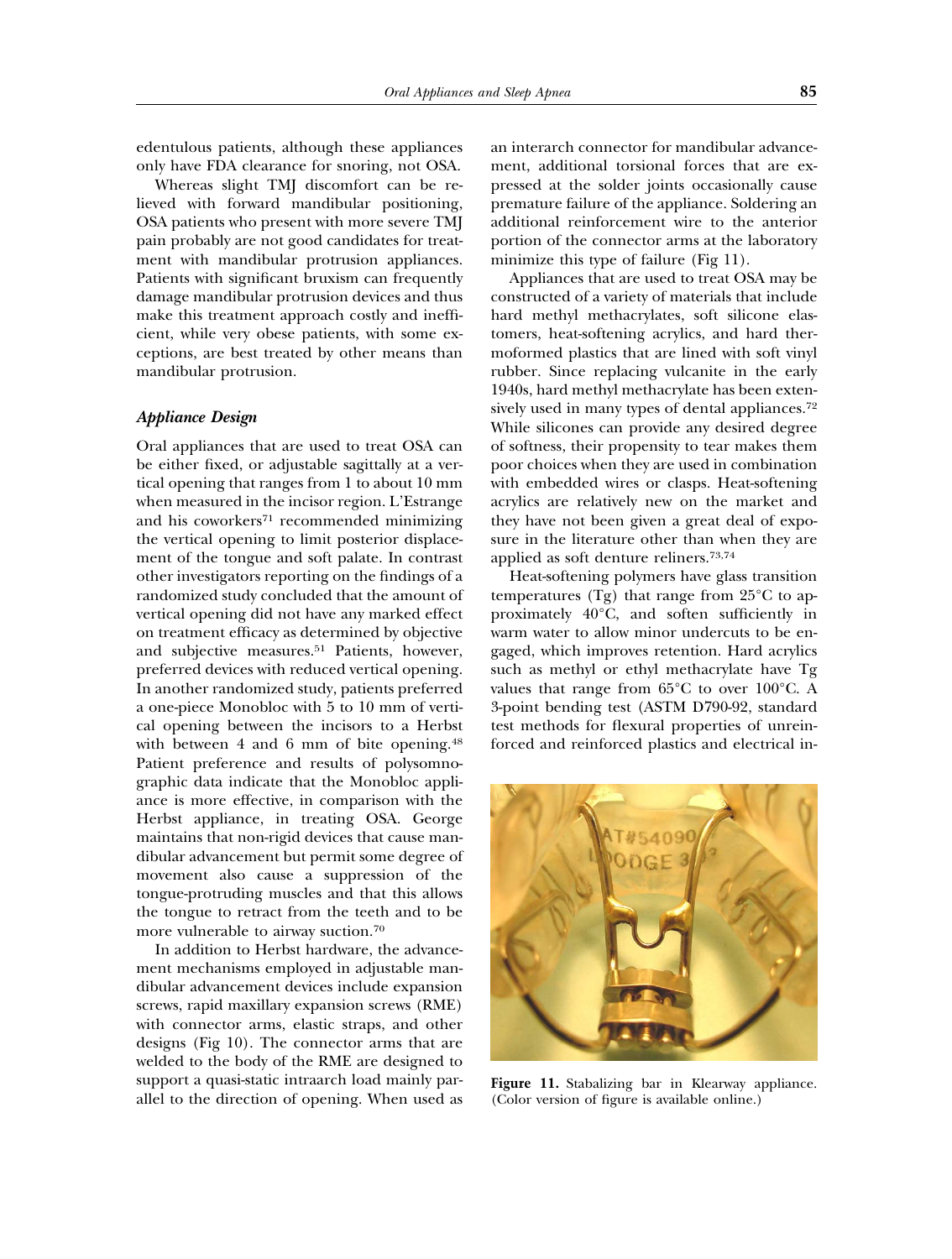sulating materials) is used to assess material flexibility. Bending experiments are performed in distilled water at different temperatures and, typically, the bending modulus drops by a factor of 2 for every 10°F rise in temperature (Fig 12). A typical heat-softening polymer used to construct dental splints and sleep appliances consists of a liquid/powder system. Water absorption is more significant with heat softening than conventional acrylics; consequently, heat-softening polymers should be stored dry between uses. Patients should be advised that heat softening, and even hard acrylic, devices may need replacement after a period of 1 to 3 years, which may be a concern should insurance coverage not be available. Current research is developing plasticizer-free compositions that, in theory, should improve their long-term durability.

#### *Summary*

Oral appliances are a treatment option in the management of sleep apnea syndromes. While many patients experience a complete or partial resolution of their symptoms, some do not improve or may even become worse. It is therefore imperative that physicians conduct progress evaluations while the respective dental care provider continues to make adjustments to optimize the effectiveness of the chosen appliance.

Since the first nonadjustable, hard acrylic appliances were developed to treat OSA, a variety of removable devices have been designed to provide improved patient comfort and hence, hopefully, patient compliance. The trend has been toward adjustable devices, while the materials now being used to construct mandibular protrusion devices include heat-softening acrylics and plastics with soft liners. It should be noted, however, that in a recent randomized trial, patients preferred a single-piece Monobloc appliance to a continuously adjustable Herbst constructed of the same hard acrylic composition. It is not always the case that hard acrylics are necessarily more uncomfortable than heat-softening acrylics and plastics with soft liners.

Future research will help to identify the types of patients who are suitable for a specific kind of OSA treatment.



**Figure 12.** Comparision of heat-softening acrylics. (Color version of figure is available online.)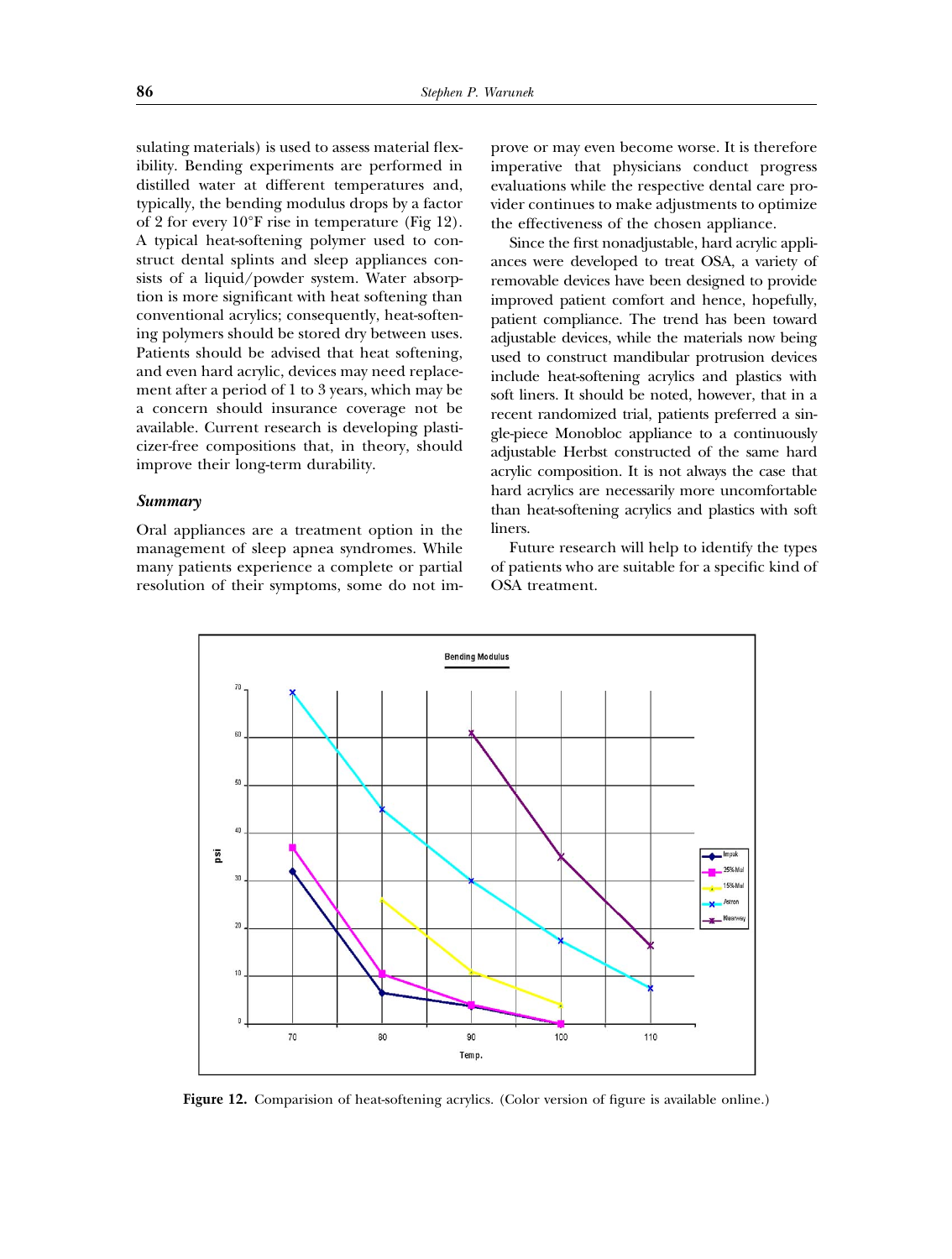### **Acknowledgments**

The author thanks The Academy of Dental Sleep Medicine, Great Lakes Orthodontics Ltd, and Space Maintainers Laboratory for providing photographs.

## **References**

- 1. Young T, Palta M, Dempsey J, et al. The occurrence of sleep-disordered breathing among middle-aged adults. N Engl J Med 1993;328:1230-1235.
- 2. Lynn RC. Obstructive sleep apnea syndrome (OSAS) in children. Diagnostic challenges. Sleep 1996;19:274-277.
- 3. Martin SE, Engleman HM, Deary IJ, et al. The effect of sleep fragmentation on daytime function. Am J Respir Crit Care Med 1996;153:1328-1332.
- 4. Laube I, Seeger R, Russi EW, et al. Accidents related to sleepiness: Review of medical causes and prevention with special reference to Switzerland. Schweiz Med Wochenschr 1998;128:1487-1499.
- 5. Clark GT, Blumenfeld I, Yoffe N, et al. A crossover study comparing the efficacy of continuous positive airway pressure with anterior mandibular positioning devices on patients with obstructive sleep apnea. Chest 1996; 109:1477-1483.
- 6. Ferguson KA, Ono T, Lowe AA, et al. A randomized crossover study of an oral appliance vs. nasal-continuous positive airway pressure in the treatment of mild-moderate obstructive sleep apnea. Chest 1996;109:1269-1275.
- 7. Engleman HM, Martin SE, Kingshott RN, et al. Randomized placebo controlled trial of daytime function after continuous positive airway pressure (CPAP) therapy for the sleep apnoea/hypopnoea syndrome. Thorax 1998; 53:341-345.
- 8. Yoshida K. Effect of a prosthetic appliance for treatment of sleep apnea syndrome on masticatory and tongue muscle activity. J Prosthet Dent 1998;79:537-544.
- 9. Clark GT, Sohn J-W, Hong CN. Treating obstructive sleep apnea and snoring: Assessment of an anterior mandibular positioning device. J Am Dent Assoc 2000;131: 765-771.
- 10. Robin P. Glossoptosis due to atresia and hypotrophy of the mandible. Am J Dis Child 1934;48:541-547.
- 11. Meier-Ewert K, Schafer H, Kloss W. Treatment of sleep apnea by a mandibular protracting device. In: Koella WP, Rüther E, Schulz H (eds). Proceedings of the Seventh European Congress on Sleep Research. Gustav Fischer, Stuttgart, Germany, 1985, p 217.
- 12. Soll B, George P. Treatment of OSA with a nocturnal airway-patency appliance. N Engl J Med 1985;313:386- 387.
- 13. Kloss W, Meier-Ewert K, Schafer H. Zur therapie des obstruktiven schlaf-apnoe syndromes. Fortschr Neurol Psychiatr 1986;54:267-271.
- 14. George PT. A modified functional appliance for treatment of obstructive sleep apnea. J Clin Orthod 1987;21: 171-175.
- 15. Bernstein A, Reidy R. The effects of mandibular repositioning on obstructive sleep apnea. J Craniomandibular Pract 1988;6:179-181.
- 16. Bonham P, Currier G, Orr W, et al. The effect of a

modified functional appliance on obstructive sleep apnea. Am J Orthod Dentofacial Orthop 1988;94:384-392.

- 17. George PT. Snore therapy in dentistry. Hawaii Dent J 1991;22:6-7:9.
- 18. Ichioka M, Tojo N, Yoshizawa M, et al. A dental device for the treatment of obstructive sleep apnea: A preliminary study. Otolaryngol Head Neck Surg 1991;104:555- 558.
- 19. Nakazawa Y, Sakamoto T, Yasutake R, et al. Treatment of sleep apnea with prosthetic mandibular advancement (PMA). Sleep 1992;15:499-504.
- 20. Knudson RC, Meyer JB. Managing obstructive sleep apnea. J Am Dent Assoc 1993;124:75-78.
- 21. O'Sullivan RA, Hillman DR, Mateljan R, et al. Mandibular advancement splint: An appliance to treat snoring and obstructive sleep apnea. Am J Respir Crit Care Med 1995;151:194-198.
- 22. Lyon HE, Phillips B, Theiss BL. Treatment of snoring and obstructive sleep apnea. Compend Contin Educ Dent 1990;13:416-420.
- 23. Warunek SP, Sorensen SE, Cunat JJ, et al. Physical and mechanical properties of elastomers in orthodontic positioners. Am J Orthod 1989;95:388-400.
- 24. Rider E. Removable Herbst appliance for treatment of obstructive sleep apnea. J Clin Orthod 1988;22:256-257.
- 25. Clark GT, Arand D, Chung E, et al. Effect of anterior mandibular positioning on obstructive sleep apnea. Am J Respir Crit Care Med 1993;147:624-629.
- 26. Eveloff SE, Rosenberg CL, Carlisle CC, et al. Efficacy of a Herbst mandibular advancement device in obstructive sleep apnea. Am J Respir Crit Care Med 1994;149:905- 909.
- 27. Cartwright RD, Samelson CF. The effects of a nonsurgical treatment for obstructive sleep apnea: The tongueretaining device. JAMA 1982;248:705-709.
- 28. Calderelli DD, Cartwright RD, Lilie JK. Obstructive sleep apnea: Variations in surgical management. Laryngoscope 1985;95:1070-1073.
- 29. Cartwright RD. Predicting response to the tongue-retaining device for sleep apnea syndrome. Arch Otolaryngol 1985;111:385-388.
- 30. Cartwright R, Stefoski D, Caldarelli D, et al. Toward a treatment logic for sleep apnea: The place of the tongue-retaining device. Behav Res Ther 1988;26:121- 126.
- 31. Cartwright R, Ristanovic R, Diaz F, et al. A comparative study of treatments for positional sleep apnea. Sleep 1991;14:546-552.
- 32. Schmidt-Nowara W, Lowe A, Wiegand L, et al. Oral appliances for the treatment of snoring and obstructive sleep apnea: A review. Sleep 1995;18:501-510.
- 33. Mayer G, Meier-Ewert K. Cephalometric predictors for orthopaedic mandibular advancement in obstructive sleep apnoea. Eur J Orthod 1995;17:35-43.
- 34. Menn SJ, Louble DI, Morgan TD, et al. The mandibular repositioning device: The role in treatment of obstructive sleep apnea. Sleep 1996;19:794-800.
- 35. Miles PG, Nimkarn Y, De Leeuw BJ. Dentistry's role in obstructive sleep apnea: Review and a case report. Aust Dent J 1996;41:248-251.
- 36. Esaki K, Kanegae H, Uchida T, et al. Treatment of sleep apnea with a new separated type of dental appliance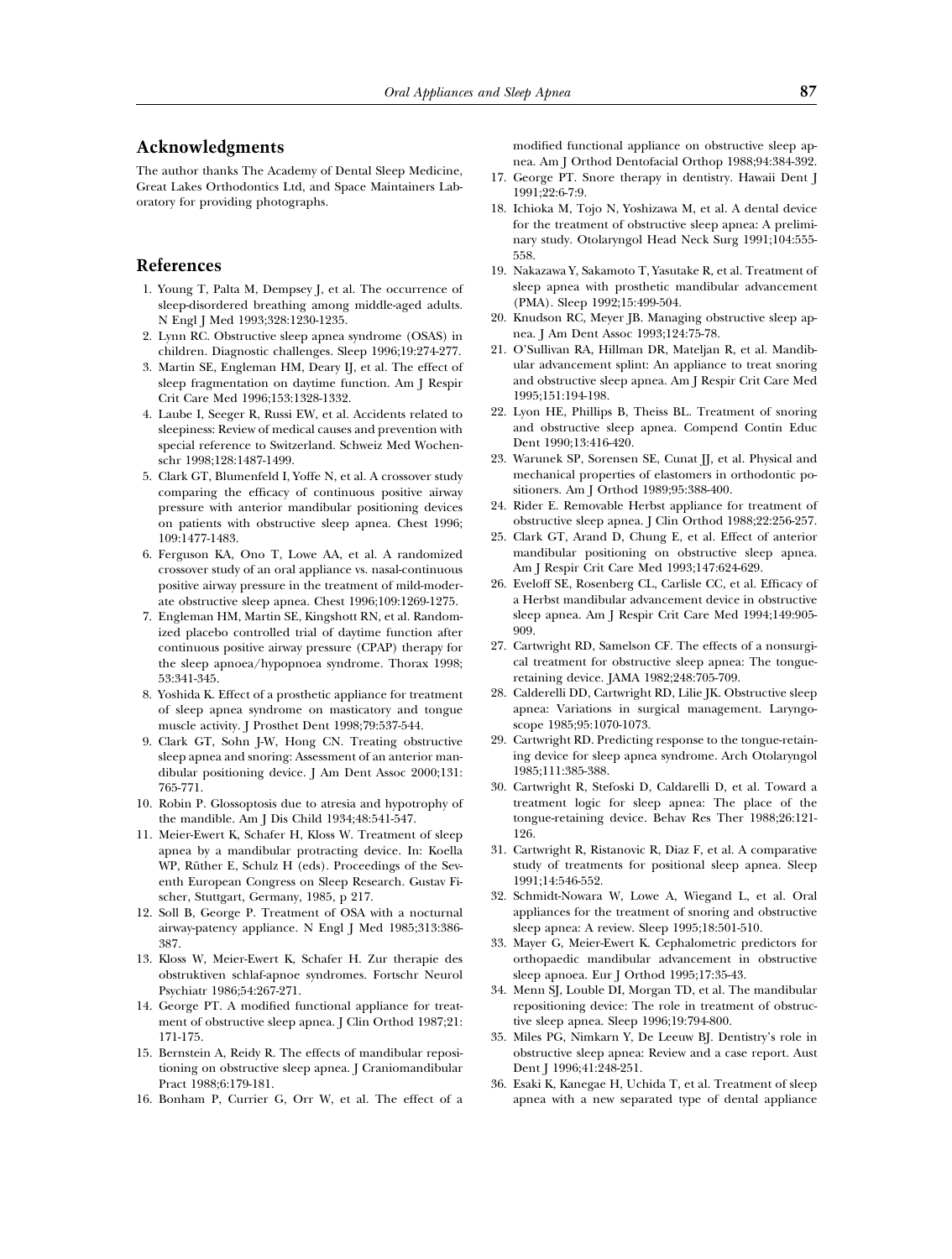(mandibular advancing positioner). Kurume Med J 1997;44:315-319.

- 37. Cohen R. Obstructive sleep apnea: Oral appliance therapy and severity of condition. Oral Surg Oral Med Oral Pathol Oral Radiol Endod 1998;85:388-392.
- 38. Millman RP, Rosenberg CL, Carlisle CC, et al. The efficacy of oral appliances in the treatment of persistent sleep apnea after uvulopalatopharyngeoplasty. Chest 1998;113:992-996.
- 39. Pellanda A, Despland PA, Pasche P. The anterior mandibular positioning device for the treatment of obstructive sleep apnoea syndrome: experience with the Serenox. Clin Otolaryngol 1999;24:134-141.
- 40. Gao XM, Zeng XL, Fu MK, et al. Magnetic resonance imaging of the upper airway in obstructive sleep apnea before and after oral appliance therapy. Chin J Dent Res 1999;2:27-35.
- 41. Pancer J, Al-Faifi S, Al-Saifi M, et al. Evaluation of variable mandibular advancement appliance for treatment of snoring and sleep apnea. Chest 1999;116:1511-1518.
- 42. Ryan CF, Love LL, Peat D, et al. Mandibular advancement oral appliance therapy for obstructive sleep apnoea: Effect on awake caliber of velopharynx. Thorax 1999;54:972-977.
- 43. Maurer JT, Hirth K, Mattinger C, et al. Use of an intraoral snoring therapy device of thermolabile plastic. HNO 2000;48:302-308.
- 44. Yoshida K. The relationship between sleep position and therapeutic effect of the Esmarch-Scheine appliance in sleep apnea syndromes. Fortschr Neurol Psychiatr 2000; 68:93-96.
- 45. Lindman R, Bondemark L. A review of oral devices in the treatment of habitual snoring and obstructive sleep apnoea. Swed Dent J 2001;25:39-51.
- 46. Lowe AA, Sjoholm TT, Ryan CF, et al. Treatment, airway and compliance effects of a titratable oral appliance. Sleep 2000;23:172-178.
- 47. Ferguson KA, Ono T, Lowe AA, et al. A short term controlled trial of an adjustable oral appliance for the treatment of mild to moderate obstructive sleep apnoea. Thorax 1997;52:362-368.
- 48. Bloch KE, Iseli A, Zhang JN, et al. A randomized, controlled crossover trial of two oral appliances for sleep apnea treatment. Am J Respir Crit Care Med 2000;162: 246-251.
- 49. Mehta A, Qian J, Petocz P, et al. A randomized, controlled study of a mandibular advancement splint for obstructive sleep apnea. Am J Respir Crit Care Med 2001;163:1457-1461.
- 50. Gotsopoulos H, Chen C, Qian J, et al. Oral appliance therapy improves symptoms in obstructive sleep apnea. Am J Respir Crit Care Med 2002;166:743-748.
- 51. Pitsis AJ, Darendeliler MA, Gotsopoulos H, et al. Effect of vertical dimension on efficacy of oral appliance therapy in obstructive sleep apnea. Am J Respir Crit Care Med 2002;166:860-864.
- 52. Randerath WJ, Heise M, Hinz R, et al. An individually adjustable oral appliance vs continuous positive airway pressure in mild-to-moderate obstructive sleep apnea syndrome. Chest 2002;122:569-575.
- 53. Spier S, Rivlin J, Rowe RD, et al. Sleep in Pierre Robin syndrome. Chest 1986;90:711-715.
- 54. Pae EK, Lowe AA, Saski K, et al. A cephalometric and electromyographic study of upper airway structure in the upright and supine position. Am J Orthod Dentofacial Orthop 1994;106:52-59.
- 55. Riley R, Guilleminault C, Herran J, et al. Cephalometric analyses and flow volume loops in obstructive sleep apnea patients. Sleep 1983;6:303-311.
- 56. Guilleminault C, Riley R, Powell N. Obstructive sleep apnea and cephalometric roentgenograms. Am Rev Respir Dis 1984;130:145-146.
- 57. Bacon W, Turlot J, Krieger, et al. Cephalometric evaluation of pharyngeal obstructive factors in patients with sleep apnea syndrome. Angle Orthod 1990;60:115-122.
- 58. Lowe AA, Fleetham JA, Adachi S, et al. Cephalometric and computed tomographic predictors of obstructive sleep apnea severity. Am J Orthod Dentofacial Orthop 1995;107:589-595.
- 59. Tangugsorn V, Skatvedt O, Krogstad O, et al. Obstructive sleep apnoea: A cephalometric study. Part I. Cervicocraniofacial skeletal morphology. Eur J Orthod 1995;17: 45-56.
- 60. Tangugsorn V, Skatvedt O, Krogstad O, et al. Obstructive sleep apnoea: A cephalometric study. Part II. Uvulo-glossopharyngeal morphology. Eur J Orthod 1995;17:57-67.
- 61. Lowe AA, Ono T, Ferguson K, et al. Cephalometric comparison of craniofacial and upper airway structure by skeletal subtype and gender in patients with obstructive apnea. Am J Orthod Dentofacial Orthop 1996;110: 653-654.
- 62. Battagel JM, Johal A, Kotecha B. A cephalometric comparison of subjects with snoring and obstructive sleep apnea. Eur J Orthod 2000;22:353-365.
- 63. Rose EC, Staats R, Lehner M, et al. Cephalometric analysis in patients with obstructive sleep apnea. Part I. Diagnostic value. J Orofacial Orthop/Fortschr Kieferorthop 2002;63:143-153.
- 64. DeBerry-Borowiecki B, Kukwa A, Blanks R. Cephalometric analysis for diagnosis and treatment of obstructive sleep apnea. Laryngoscope 1988;98:226-233.
- 65. Solow B, Ovesen J, Nielson PW, et al. Head posture in obstructive sleep apnoea. Eur J Orthod 1993;15:107-114.
- 66. Fransson AMC, Tegelberg A, Svenson BAH, et al. Influence of mandibular protruding device on airway passages and dentofacial characteristics in obstructive sleep apnea and snoring. Am J Orthod Dentofacial Orthop 2002;122:371-379.
- 67. Bondemark L. Does 2 years' nocturnal treatment with a mandibular advancement splint in adult patients with snoring and OSAS cause a change in the posture of the mandible? Am J Orthod Dentofacial Orthop 1999;116: 621-628.
- 68. Ryan C, Lowe A, Li D, et al. Magnetic resonance imaging of the upper airway in obstructive sleep apnea before and after chronic nCPAP therapy. Am J Respir Crit Care Med 1991;144:939-944.
- 69. Standards of Practice Committee of the American Sleep Disorders Association. Practice parameters for the treatment of snoring and obstructive sleep apnea with oral appliances. Sleep 1995;18:511-513.
- 70. George PT. Selecting sleep-disordered-breathing appliances. J Am Dent Assoc 2001;132:339-347.
- 71. L'Estrange PR, Battagel JM, Harkness B, et al. A method